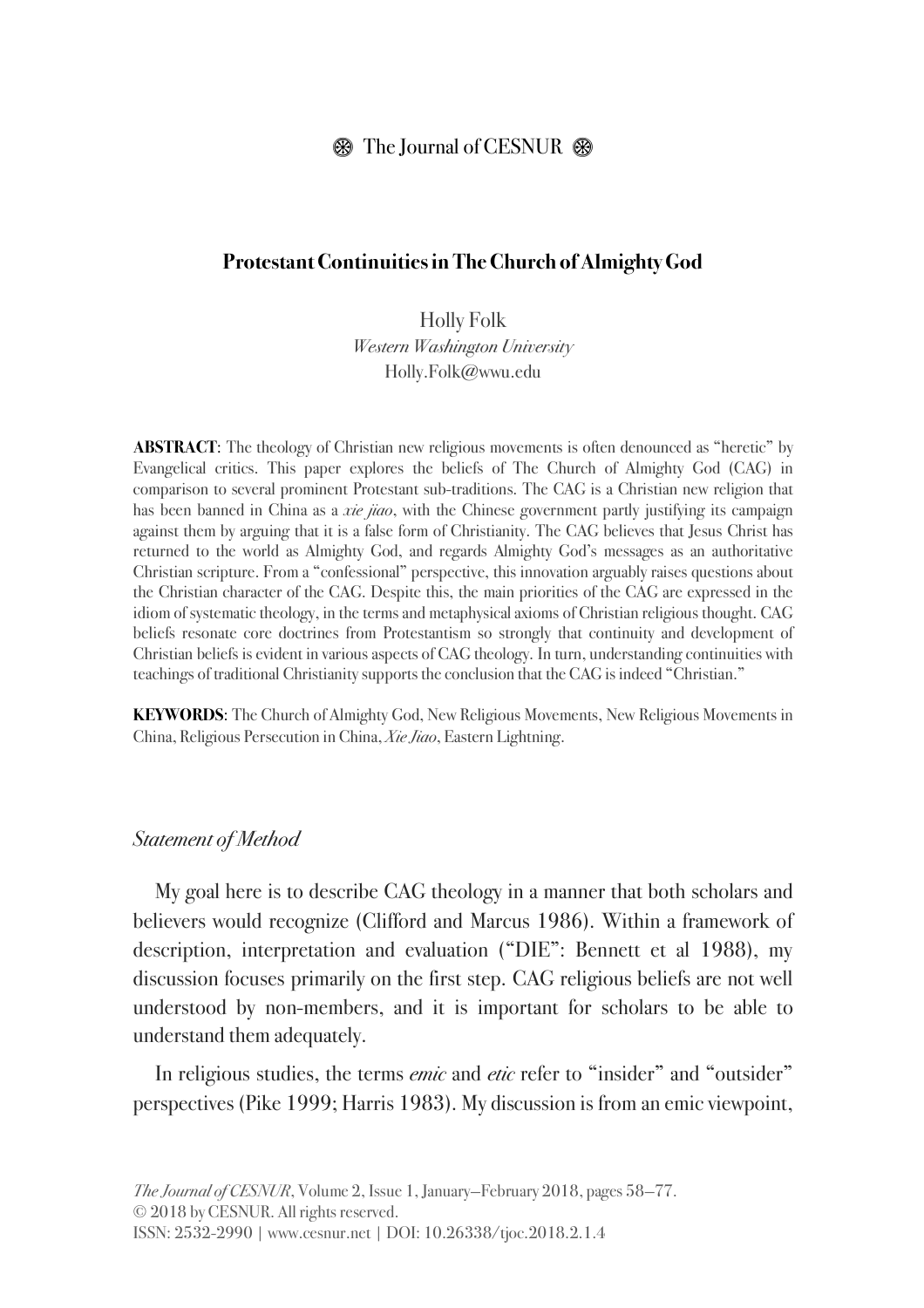seeking to understand CAG theology in the way that its members do. On the other hand, my comparison of the CAG with other Christian traditions is etic rather than emic, and CAG leaders and members would not agree with such a comparison. They would argue that the teachings of the CAG are based on God's work rather than on human doctrines, and that the comparison of Almighty God's work and words with Jesus' work and words should be enough to support the conclusion that the CAG is indeed "Christian." I use here the terms and nomenclature of the members, and refer to the Second Incarnation as Almighty God. I also respect the CAG's use to refer to Almighty God as "he" rather than "she." Although the Second Incarnation is a woman, for CAG brothers and sisters it is more important to emphasize that Jehovah God, Jesus Christ, and Almighty God are one and the same God than to focus on the gendered body of the present incarnation.

The basic beliefs of the CAG are available on their website (HolySpiritSpeaks.org 2018), and I have included a number of secondary sources in the bibliography for further reading (Dunn 2007, 2008, 2009, 2015; Introvigne 2017; Pan 2015), although some of them are by now outdated. The main source for my observations here, however, are my fellowship experiences with CAG brothers and sisters over the past two years.

# *The Christian Origins of the Beliefs of The Church of Almighty God*

For The Church of Almighty God, what is definitional about Christianity is the principle that God relates to humanity, and redeems and saves them, through the work of embodied *Incarnations*.

# Almighty God himself stated,

If God does not become flesh, He remains the Spirit both invisible and intangible to man. Man is a creature of flesh, and man and God belong to two different worlds and are different in nature. The Spirit of God is incompatible with man of flesh, and no relations can be established between them; moreover, man cannot become a spirit. As such, the Spirit of God must become one of the creatures and do His original work (The Church of Almighty God 2018l).

Both Jesus and Almighty God are regarded by the CAG as God incarnate, originating from the Spirit of God. Both their works and words are deemed to be expressions of the "Christ." Almighty God explains, "The incarnate God is called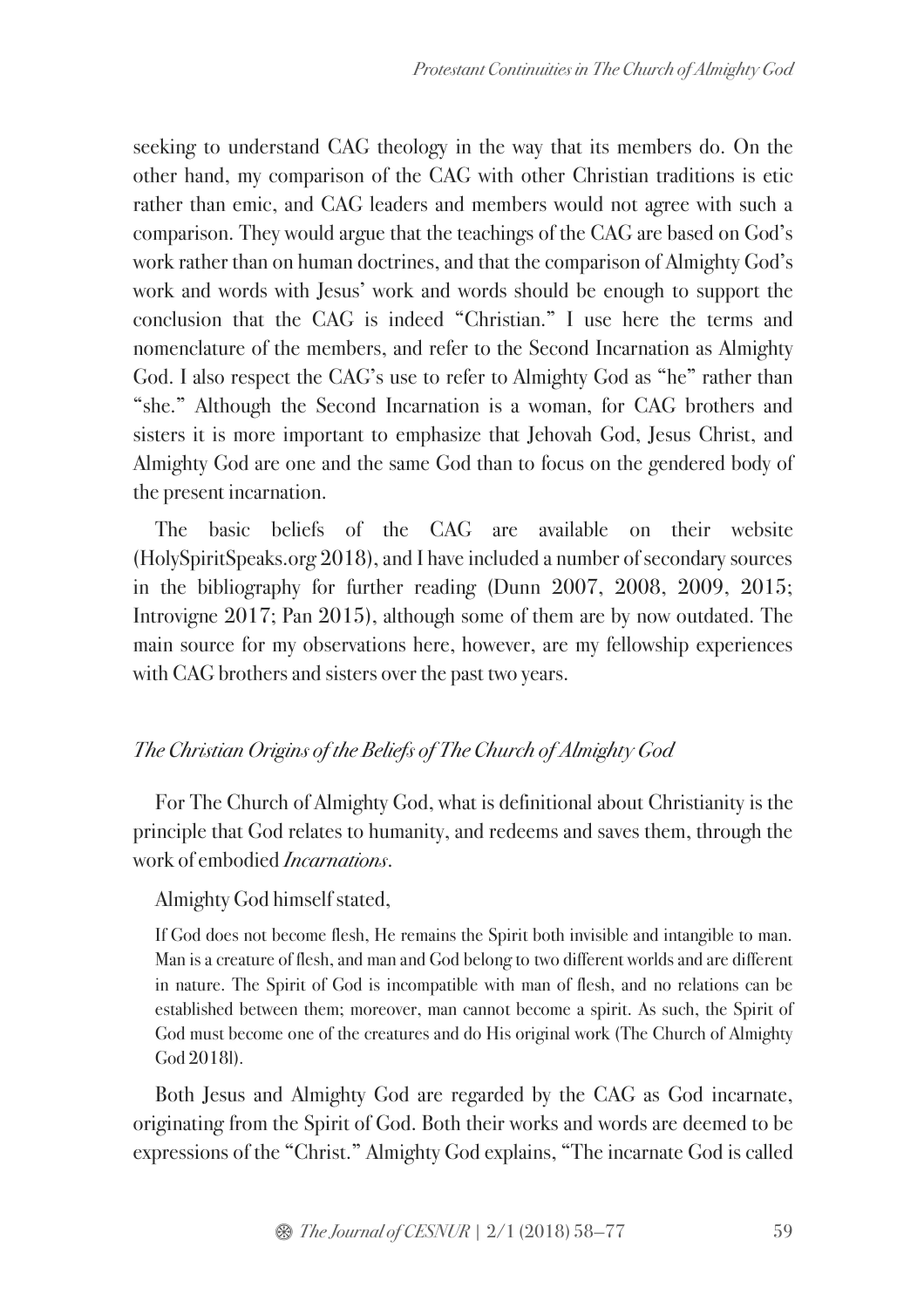Christ, and Christ is the flesh donned by the Spirit of God" (The Church of Almighty God 2018m). The Church of Almighty God is not Trinitarian; neither can it accurately be called "Modalist." The CAG believes that Jesus, Almighty God, and Jehovah God are one and the same God. There is a sense that God is complete and singular throughout the ages, but that some of God's dispositions are more prominently expressed in different time periods. God's *dispositions* present what he has and is and his essential identity, which is possessed uniquely by the Creator. God's dispositions are understood to be eternal, but across the ages his different dispositions were manifested according to his works in different stages. For instance, during the Age of Law, Jehovah God revealed his disposition of majesty and wrath mainly through the issuance of laws; during the Age of Grace, Jesus Christ revealed God's disposition of love and mercy through the work of redemption. With the changing of the times of his work, God expressed and revealed all His own dispositions to humanity gradually and allowed them to know him.

The framework of *dispensations* sets different terms and conditions between God and humankind: what each promises the other in a covenant relationship. During the Age of Law, God "guided' humanity to live on Earth with rules and laws. The primary purpose of religion in this time was the provision of social order, guarding of morality, and cultivation of appropriate fear of God. Noah, Abraham and Job are models for humanity from the Age of Law, each showing complete obedience to God when their faith was challenged. Almighty God says,

Noah was the first person to receive God's call to work with Him to complete a task of God. ... After Abraham, God made a choice once again for the first time—He chose Job to be the one under the law who could withstand the temptations of Satan while continuing to fear God and shun evil and stand witness for Him (Church of Almighty God 2018f).

In a manner consistent with many Christian sub-traditions, Jesus, whose coming inaugurates the Age of Grace, is understood to be more accessible than Jehovah of the Old Testament, who is exclusively spiritual. As a fleshly incarnation, Jesus fits human needs for a deity, and also gives God a more empathetic framework for shepherding, sustaining, suckling, nourishing and remaining in a practical contact with his creatures. The understanding of the Age of Law and the Age of Grace in the CAG reflects a classic dichotomy in Christian systematic theology. This outlook sees the New Testament God as more accessible and forgiving.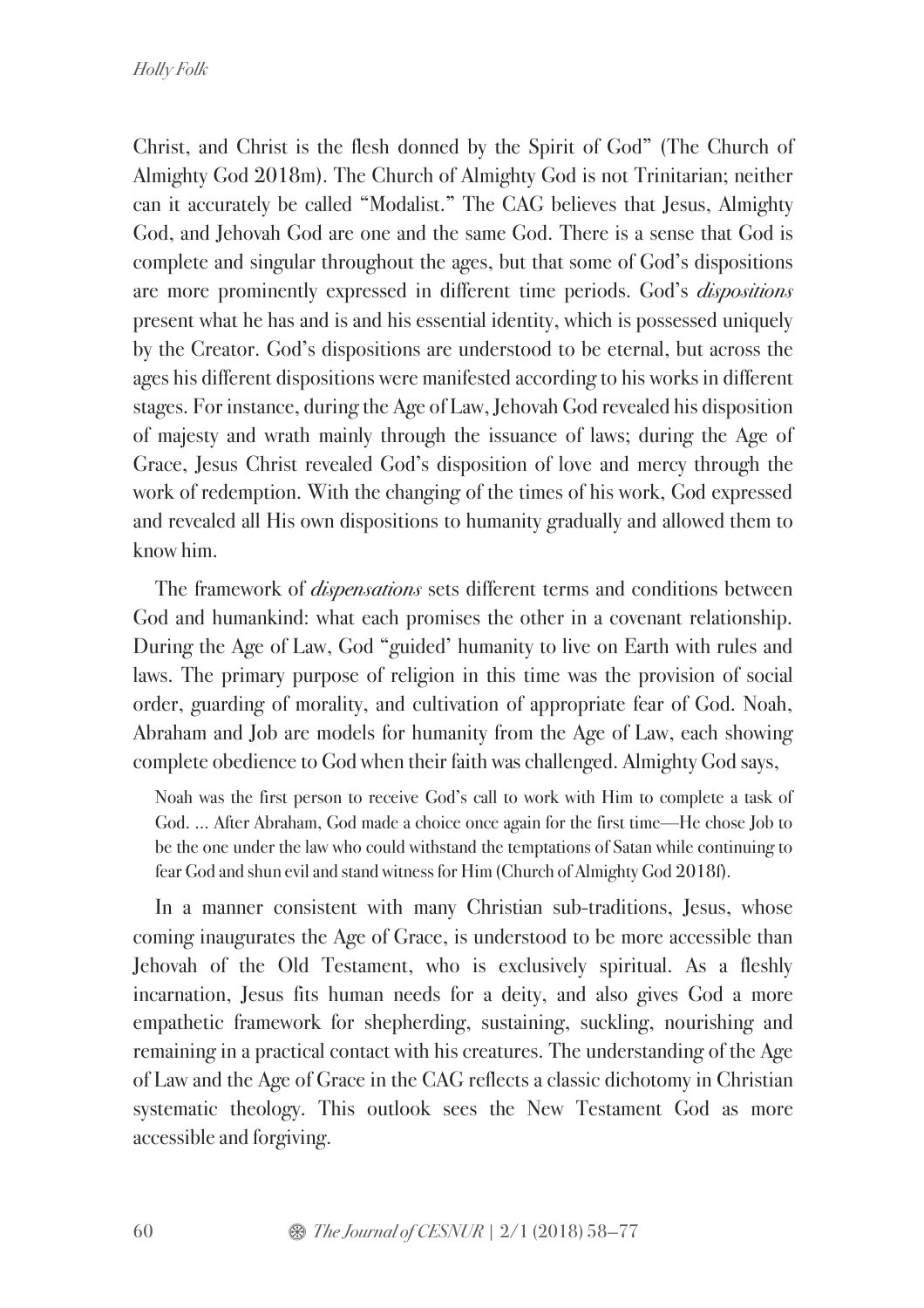# For Almighty God, [Jesus]

always comforted His disciples, provided for them, helped them, and sustained them. ... He never made excessive demands of the people, but was always patient and forbearing of their sins, such that people in the Age of Grace affectionately called Him 'the lovable Savior Jesus.' To the people of that time—to all people—what Jesus had and was, was mercy and lovingkindness. He never remembered people's transgressions, and His treatment of them was not based on their transgressions. Because that was a different age, He often bestowed plentiful food and drink upon the people so that they could eat their fill. He treated all His followers with grace, healing the sick, driving out demons, raising the dead (The Church of Almighty God 2018n).

Jesus is understood as having secured humanity's forgiveness from the sins we commit, but not having changed our innate condition as sinful creatures, nor transformed our sinful nature. In the Third Age, Almighty God has the qualitatively distinct work of refining and purifying humanity. In Almighty God's own words,

Though Jesus did much work among man, He only completed the redemption of all mankind and became man's sin offering, and did not rid man of all his corrupt disposition. ... And so, after man was forgiven his sins, God has returned to flesh to lead man into the new age, and begun the work of chastisement and judgment, and this work has brought man into a higher realm (The Church of Almighty God 2018i).

In what is called The Age of Kingdom, Almighty God is a righteous judge. While maintaining a sense of affection for Jesus, the CAG holds an even greater sentiment that humanity will only grow when guided by the returned Jesus Christ. These ideas, on the one hand, come from the traditional Christian theme of humanity's need of breaking through from the bondage of sins, and on the other hand, from the prophecies of Jesus Christ's return in the last days. For instance, Jesus foretold that he "still have many things to say to you, but you cannot bear them now.When the Spirit of truth comes, he will guide you into all the truth" (*John* 16:12–13) In the Age of Kingdom, Almighty God does his work to judge, purify and save humanity, and manifests not only the dispositions of love and mercy, but also righteousness, majesty and wrath. Yet as an incarnation, Almighty God is, like Jesus, still more accessible to humanity than Jehovah, who is entirely spiritual and somewhat "vague." In Almighty God's own words,

The incarnate God brings to an end the age when only the back of Jehovah appeared to mankind, and also concludes the age of mankind's belief in the vague God. In particular, the work of the last incarnate God brings all mankind into an age that is more realistic, more practical, and more pleasant. He not only concludes the age of law and doctrine; more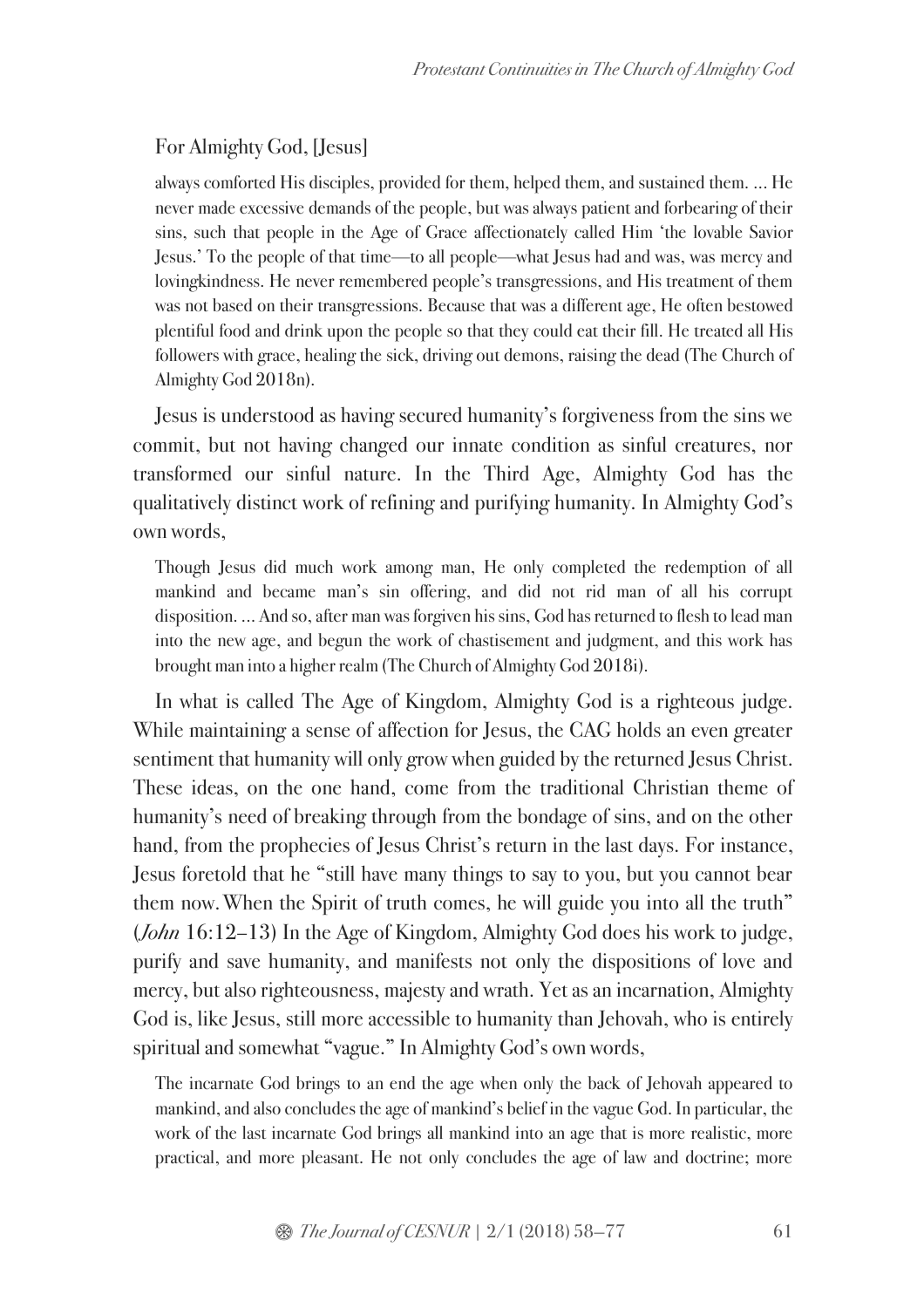importantly, He reveals to mankind a God who is real and normal, who is righteous and holy, who unlocks the work of the management plan and demonstrates the mysteries and destination of mankind, who created mankind and brings to an end the management work, and who has remained hidden for thousands of years. He brings the age of vagueness to a complete end, He concludes the age in which the whole of mankind wished to seek God's face but was unable to, He ends the age in which the whole of mankind served Satan, and leads the whole of mankind all the way into a completely new era (The Church of Almighty God 2018c).

Almighty God is near and far at the same time. Though few members are able to meet or see Almighty God, the CAG insists that the words Almighty God has expressed allow all readers to gain knowledge of God's work, God's disposition, and what God has and is.

Although the CAG never mentions her name nor any biographic details, some scholars believe that the name of the Chinese woman recognized as the incarnated Almighty God is Yang Xiangbin. The CAG's brothers and sisters think that it is more important to know the truth and God's substance through experiencing his words than knowing the details of God's incarnated life. They claim that in the Age of Grace the early Christians had a similar attitude with respect to Jesus Christ.

# *Authoritative Holy Scriptures in The Church of Almighty God*

The CAG thinks that God is always new and never old. God does new work in each age and expresses new words to guide human beings. The CAG does not disavow the Bible, though it is often accused of doing so. The Bible is recognized as the scripture of the Age of Law and Age of Grace, but in the Age of Kingdom Almighty God has expressed new words collected in the book *The Word Appears in the Flesh*, which is called "the Bible of the Age of Kingdom." The Bible is seen as a compilation of accounts of encounters with God. Recorded by human beings, it contains messages from God and some truthful insights, which are helpful to know God's work in the Age of Law and the Age of Grace, but it also carries many human errors. Almighty God warns,

Not everything in the Bible is a record of the words personally spoken by God. The Bible simply documents the previous two stages of God's work, of which one part is a record of the foretellings of the prophets, and one part is the experiences and knowledge written by people used by God throughout the ages(The Church of Almighty God 2018b, 2018k).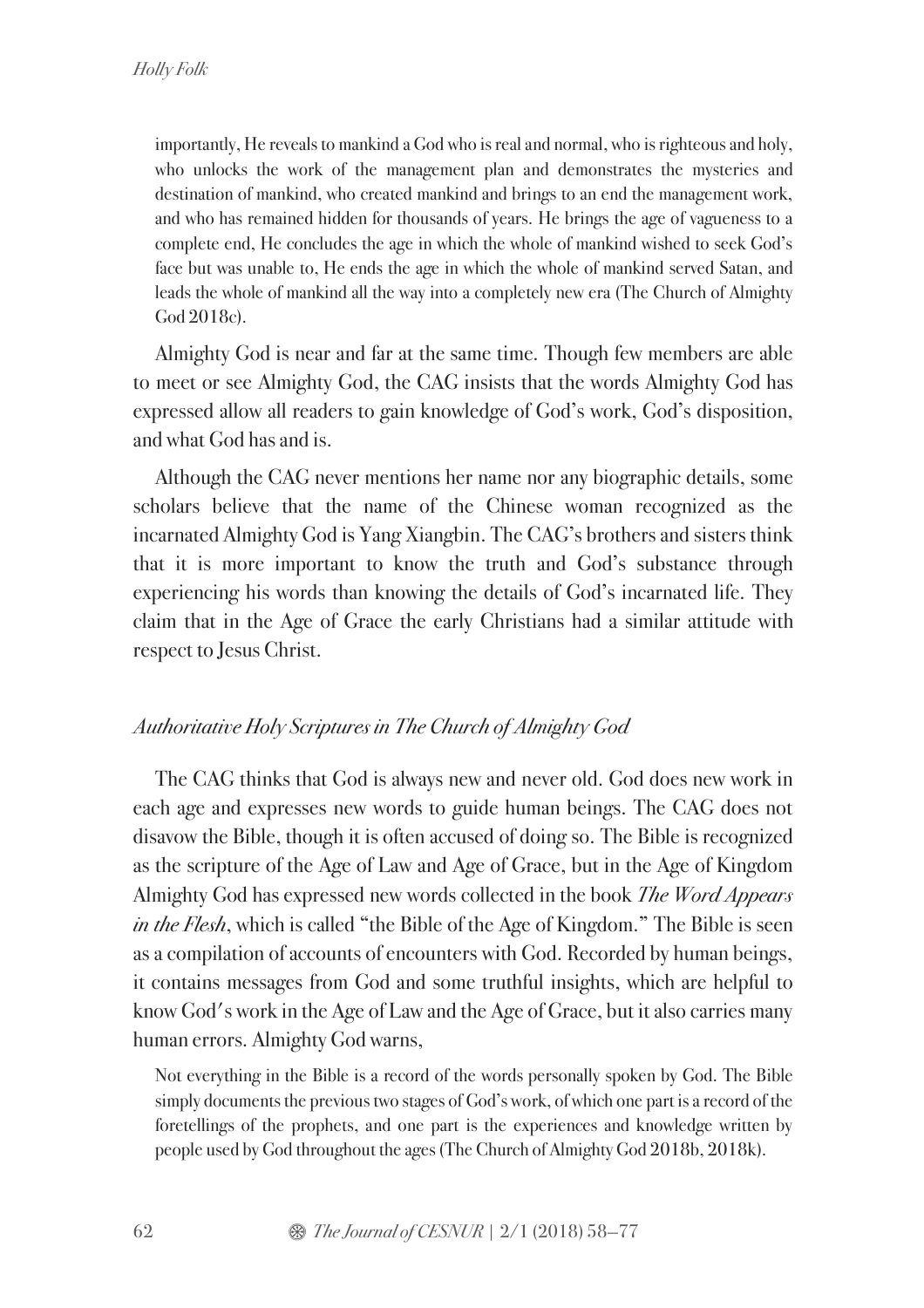Brothers and sisters in the CAG regard *The Word Appears in the Flesh*, their main holy scripture, and the other utterances of Almighty God as the authoritative scriptures of our age. Yet, a similar spirit of biblicism animates both the CAG and many conservative forms of Protestantism.

It is a main tenet of CAG theology that "The work of Almighty God is accomplished through words." *The Word Appears in the Flesh* announces,

'In the beginning was the Word, and the Word was with God, and the Word was God, and the Word became flesh.' This (the work of the appearance of the Word in the flesh) is the work that God will accomplish in the last days, and is the final chapter of His entire management plan .... During the last days, when God becomes flesh, He principally uses the word to accomplish all and make all plain. Only in His words can you see what He is; only in His words can you see that He is God Himself (The Church of Almighty God 2018a).

Here, it is important to apprehend the double meaning of *word/words* that is widespread in Christian theology. Historically, "God's Word" has referred to the Bible. Similarly, for the CAG "words" has a literal meaning: texts containing the utterances of Almighty God. At the same time, the emphasis on words summons the Christian concept of *Logos*, the traditional Christian idea that "In the beginning was the Word, and the Word was with God, and the Word was God. (…) And the Word became flesh" (*John* 1:1,14), with *Words* being both performative acts and material expressions of God's creation. In Almighty God's own words,

Jesus did a stage of work which only fulfilled the substance of 'the Word was with God': The truth of God was with God, and the Spirit of God was with the flesh and was inseparable from Him, that is, the flesh of God incarnate was with the Spirit of God, which is greater proof that Jesus incarnate was the first incarnation of God. This stage of work fulfilled the inner meaning of 'the Word becomes flesh,' lent deeper meaning to 'the Word was with God, and the Word was God,' and allows you to firmly believe the words that 'In the beginning was the Word.' Which is to say, at the time of creation God was possessed of words, His words were with Him and inseparable from Him, and the final age makes even clearer the power and authority of His words, and allows man to see all of His words—to hear all of His words. Such is the work of the final age (The Church of Almighty God 2018s).

Through the word, man comes to know the work of God, the disposition of God, the essence of man, and what man ought to enter into. Through the word, all the work God wishes to do in the Age of Word is accomplished. Through the word, man is revealed, eliminated, and tried. ... Though the word 'word' is simple and ordinary, the word from the mouth of God become flesh shakes the entire universe. His word transforms the heart of man, the notions and the old disposition of man, and the old appearance of the entire world (The Church of Almighty God 2018h).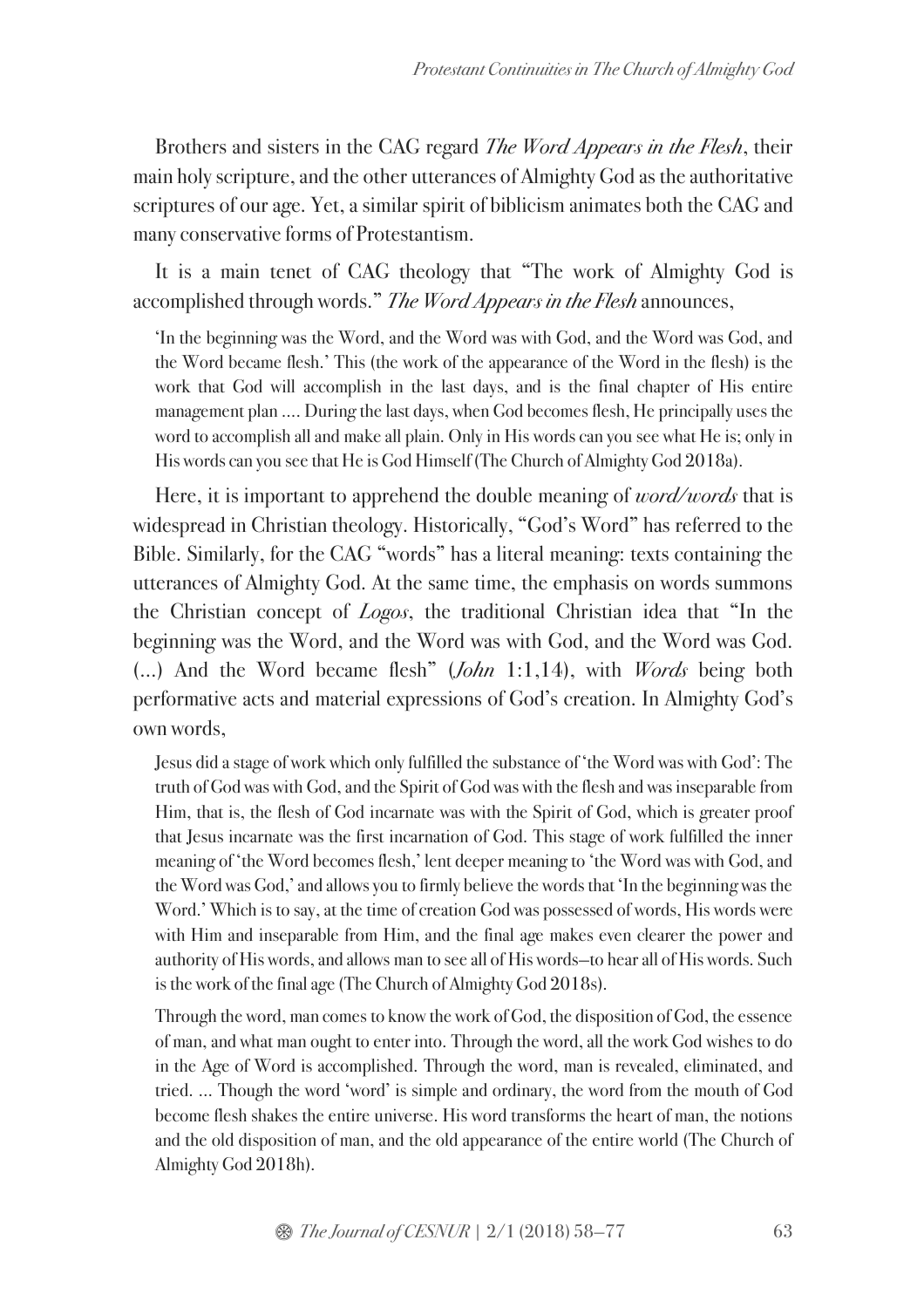This double meaning informs the main tenets of CAG eschatology as well: the utterances of God are announcements of a greater *Management Plan* that is unfolding, and that will ultimately seal the fate of mankind, as well as our individual *destinations*.

## *The Three Stages of God's Management Plan*

Revealed in the utterances and messages of Almighty God, The Management Plan outlines the foreseen destiny (destination) for all of mankind. In CAG theology, the cosmic history of mankind has unfolded over a time period of 6000 years, divided into three Ages, also known as "Stages of Work." This is God's entire management plan for saving humankind.

#### In Almighty God's own words,

My entire management plan, a plan that spans six thousand years, consists of three stages, or three ages: the Age of Law in the beginning; the Age of Grace (which is also the Age of Redemption); and the Age of Kingdom in the last days. My work in these three ages differs in content according to the nature of each age, but at each stage it accords with man's needs—or, to be more precise, it is done according to the tricks that Satan employs in the war that I wage against it. The purpose of My work is to defeat Satan, to make manifest My wisdom and omnipotence, to expose all of Satan's tricks, and thereby to save the entire human race, which lives under its domain. ... (The Church of Almighty God 2018n).

The period when God Jehovah led humans, from the time human beings were tempted and corrupted by Satan to the time Lord Jesus revealed himself and performed the redemption work, is known as the Age of Law. The span between Jesus and Almighty God is the Age of Grace. We currently live in the Third Age, in which Almighty God is God's incarnation, just like Jesus in the Age of Grace, and revealed himself as the last divine manifestation. Jehovah, Jesus, and Almighty God are one and the same God. The work of three stages goes step-by-step, closely interlocked with one another. The work is done by the one and only God. The CAG does not believe in evolution, but their understanding of cosmic history allows for the world to be older than this 6000-year period.

The CAG teaches that the time span from when Adam and Eve were expelled from the Garden of Eden to the flood at the time of Noah was 1500 years. In this period, humankind is thought to have lived in a state of nature. God did not guide humankind formally. However, people indulged their corrupt nature so much that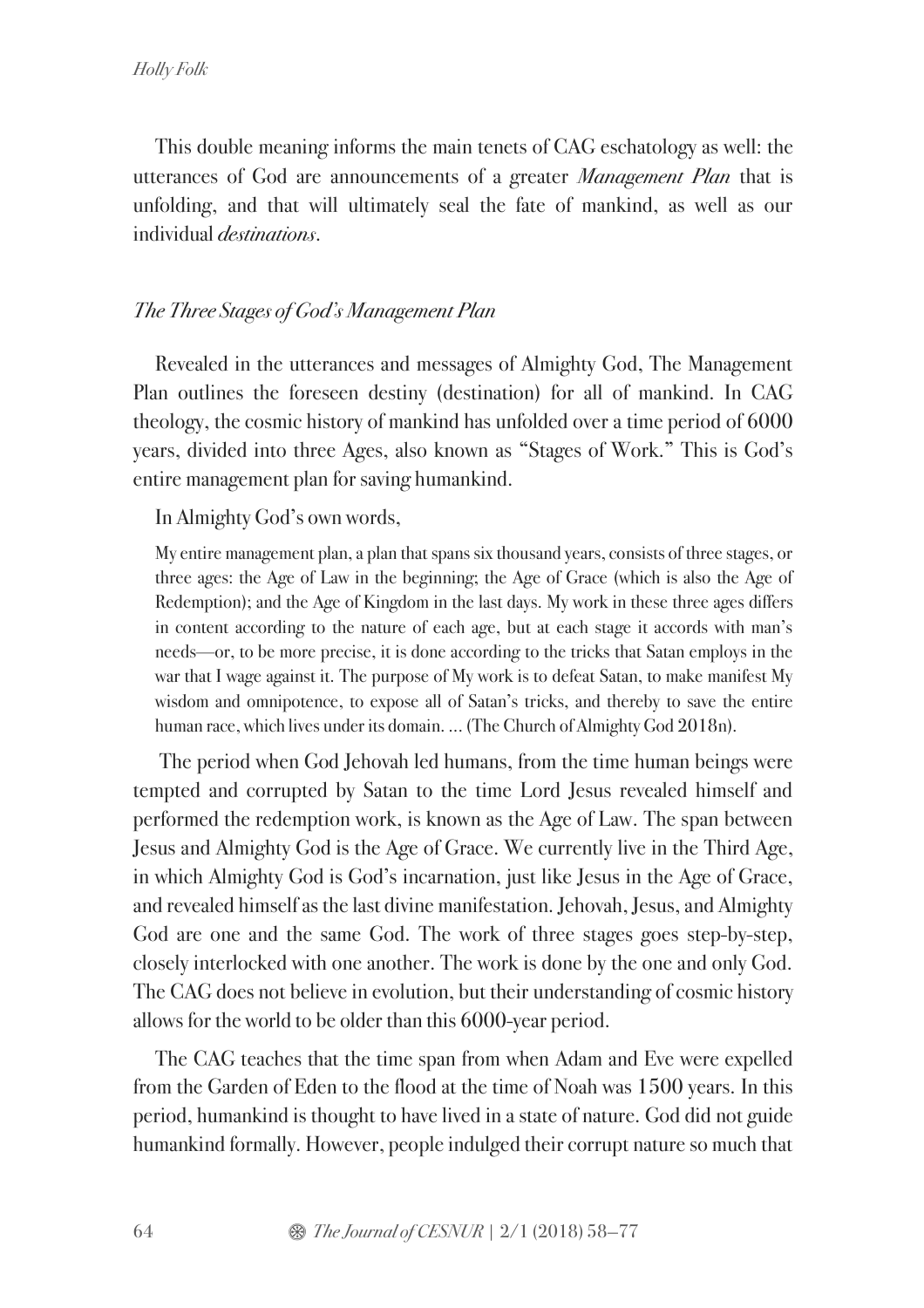God was moved to destroy them in the flood, saving only Noah and his family. After Noah, God began to work directly with humankind. At the time of Moses, God promulgated laws and commandments to lead their life and religion. As Almighty God summarizes, "The first stage of God's work was the leadership of man" (The Church of Almighty God 2018j). Encompassing Abraham, Moses and Job, the Age of Law endured for 2500 years after Noah's ark landed on dry ground. The total time span of the Age of Law was 4000 years.

The crucifixion of Jesus accomplished the Redemption work. It also provided new possibilities for humanity to relate to God. Jesus is understood to have redeemed humankind from sin, but he didn't perform the work of removing the sinful nature of humanity. In the era of Jesus, however, humanity still made many advances in relating to God. People could now have a personal relationship with the savior.

The Age of Kingdom (also called the Age of Word) began in 1991, the year Almighty God began delivering messages to humanity. In the Age of Kingdom, human beings have the opportunity to be freed from the bonds of sin, be purified and saved, and to enter into what many low-church Christians would describe as "right relation" with God. We should do this by accepting the work of Almighty God's *judgment* and *chastisement,* together with his words. This is the key and decisive work through which God saves humankind. Those who have accepted the Almighty God should pray often to him, and consider their own corrupt nature and Satan's influence. They should be guided by God's words to overcome their sinful nature, and be purified and *perfected* by God.

Perfection is an idea associated most strongly with the Methodist family tradition. John Wesley (1703–1791) was one of the first Evangelical leaders to propose that, with a vigorous pursuit of the Christian life, it might be possible to change one's nature, away from sinfulness. A person might still sin, but doing so would not be our "default state." Perfectionism was carried in the Holiness and Pentecostal traditions, where it became associated with the exhibit of spiritual gifts. The CAG rejects present day miracles, and their understanding of Perfection is much closer to the original definition. In CAG theology, Perfection refers to a complete removal of one's sinful nature. God is righteous and those who sincerely pursue the truth can indeed get perfected. Everyone should work toward it as a goal. One of the main ways to perfection is acceptance of, and obedience to, Almighty God's words and work.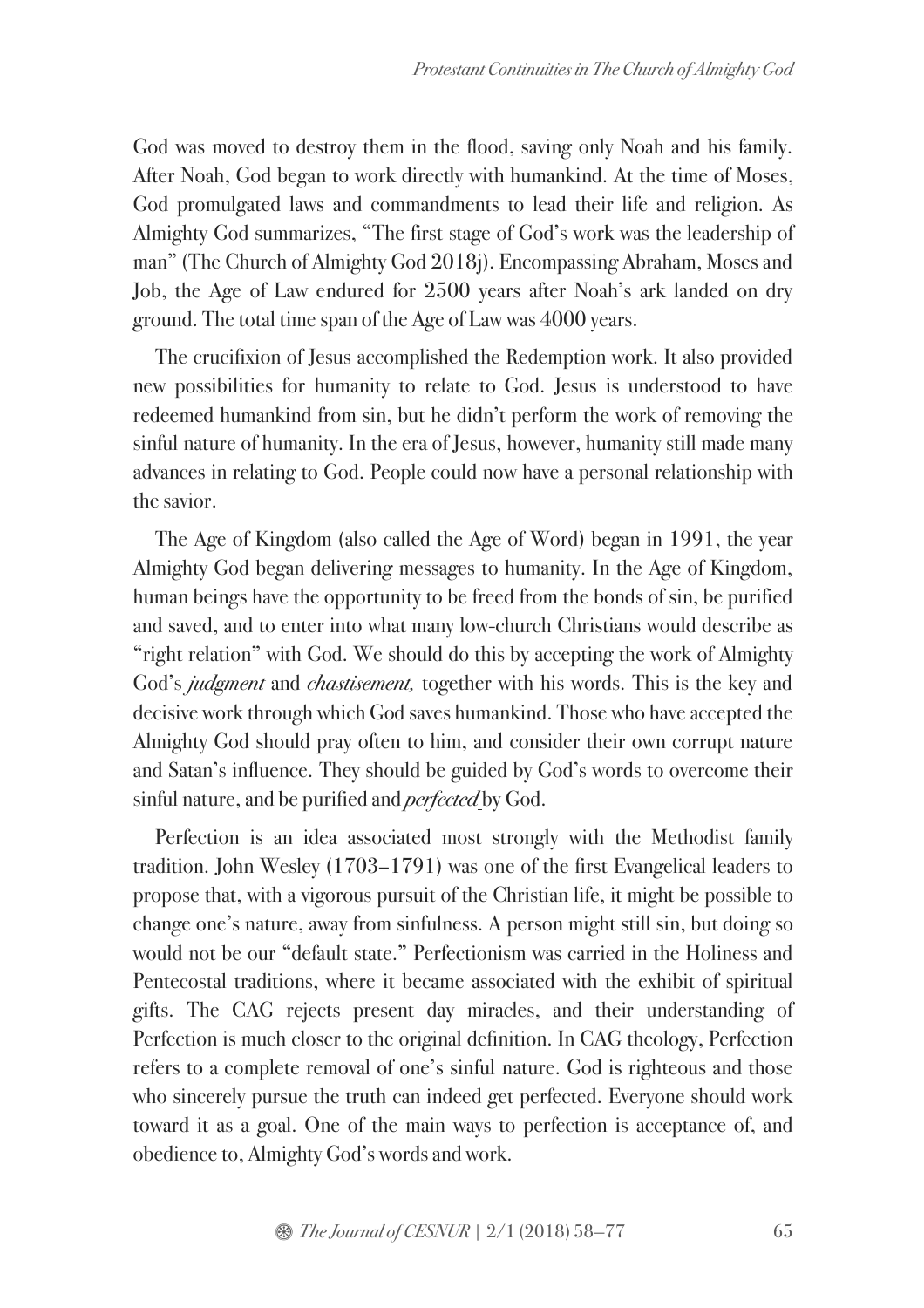Operating in the present day, the Third Stage of God's Management Plan allows human beings to align with God and undergo spiritual purification, but only a limited fraction of humanity will pursue the truth fully and achieve this goal. In this final stage, there will be a winnowing of humanity. The saved people will be transformed into godly people, the *overcomers* who are in right relation to God. Those who reject the message of Almighty God, who keep to wicked ways, and implicitly side with Satan will be judged, punished, destroyed, and die in cataclysms such as earthquakes and floods: "The entire human race admits that the end of the world is coming. When the disaster comes, anyone who resists God, judges God, or opposes God, and the ilk of the devil Satan will be destroyed in the disasters" (The Church of Almighty God 2018o).

However, the Earth will not be annihilated, and the ones who are purified by God will be saved in the cataclysms of the last days, and will live on Earth forever and ever. Almighty God says,

"But know that I will not annihilate the entire world, nor will I annihilate the whole of mankind. I will keep that remaining third—the third that loves Me and has been thoroughly conquered by Me, and I will cause this third to be fruitful and multiply on earth just as the Israelites did under the law, nourishing them with copious sheep and cattle and all the riches of earth. ... the mankind that has been conquered during the last days is also the mankind that will be spared and will gain My everlasting blessings. It will be the only evidence of My triumph over Satan, and the only spoils of My battle with Satan. These spoils of war are saved by Me from the domain of Satan, and are the only crystallization and fruit of My sixthousand-year management plan" (The Church of Almighty God 2018t).

The division of history into several eras reflects the influence of the Plymouth Brethren and other evangelical missionaries in China. Dispensationalism, a method of Biblical interpretation that supports a cosmic view of history that includes the end times, was developed in the nineteenth century by John Nelson Darby (1800–1882), the founder of the Plymouth Brethren tradition (Marsden 1982; Introvigne 2018). There are differences between Darby's rendition and CAG theology, but both presume that God has different ways of relating to human beings in successive time periods. Both frame the history of mankind as one that has progressed under the yoke of Satan, which only will be broken in a final, ultimate conflict, foretold in scripture, especially in the Book of Revelation. Both prophesy that following this battle, there will be a peaceful period on earth, and a final resolution when God and Man are "at rest together." The CAG calls this wonderful time which generations of saints hoped to see the Age of Millennial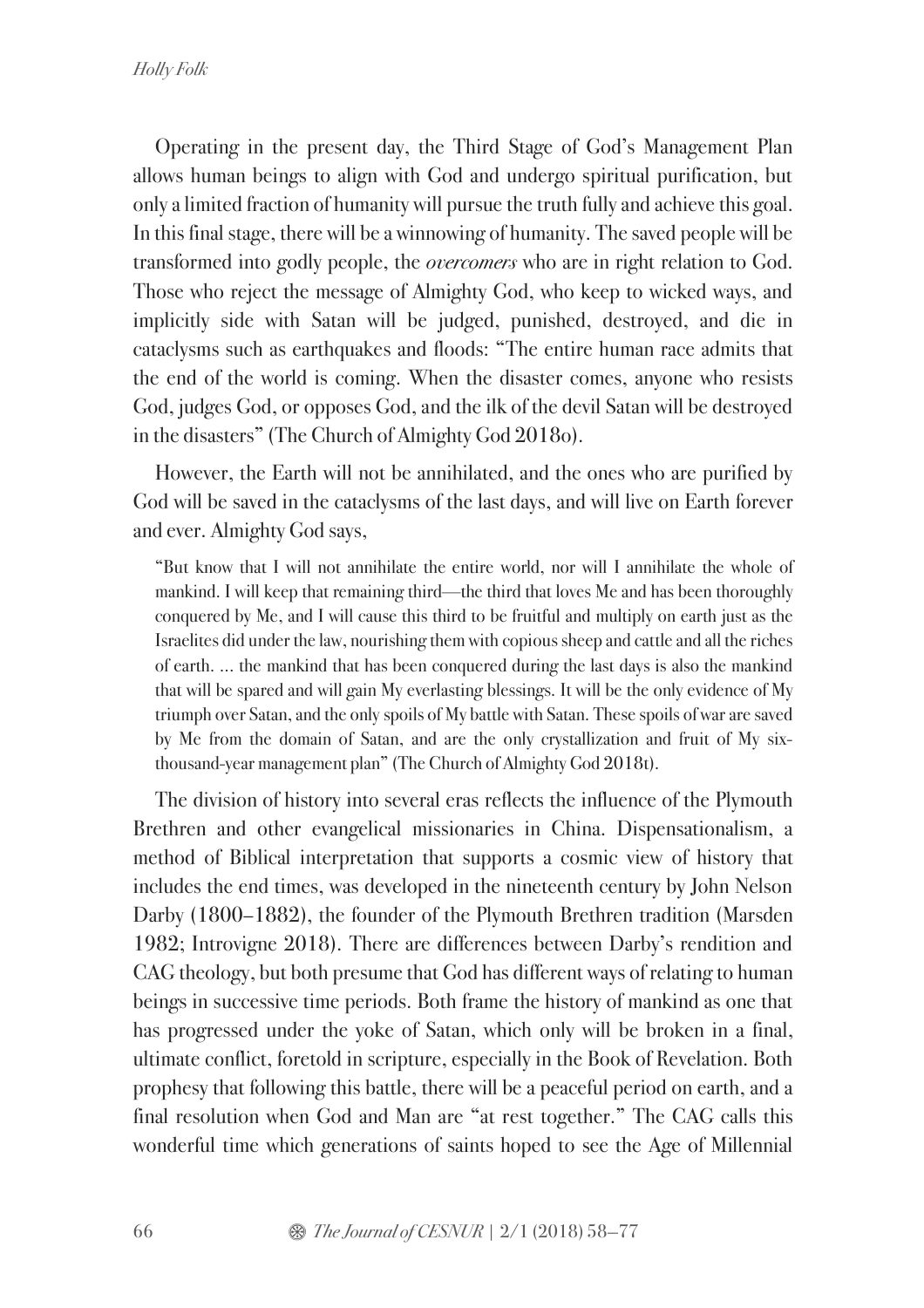Kingdom, which is not to be confused with the Age of Kingdom (Introvigne 2017).

#### Almighty God says,

Following the completion of My words, the kingdom is gradually formed on earth and man is gradually returned to normality, and thus there is established on earth the kingdom in My heart. In the kingdom, all the people of God recover the life of normal man. Gone is the frosty winter, replaced by a world of cities of spring, where it is spring all year round. No longer are people faced with the gloomy, miserable world of man, no longer do they endure the cold chill of the world of man. People do not fight with each other, countries do not go to war against each other, no longer is there carnage and the blood that flows from carnage; all lands are filled with happiness, and everywhere teems with warmth between men (The Church of Almighty God 2018u).

Dispensationalism is widespread in evangelicalism, beyond the Brethren. The CAG, however, added significant and genuinely original innovations.

The CAG believes that the Book of Revelation contains a true prophecy, expressed through metaphor. One of the most important symbols is the "Great Red Dragon" from *Revelation* 12, which Almighty God explains thus: "The great red dragon I speak of is not a big red dragon; rather it is the evil spirit in opposition to Me, for which the 'great red dragon' is a synonym" (The Church of Almighty God 2018p). For the CAG, the red dragon is identified with the Chinese Communist Party (CCP). "The great red dragon persecutes God and is the enemy of God, so in this land, those who believe in God are subjected to humiliation and persecution" (The Church of Almighty God 2018d). The importance of the color red and of dragons in Chinese culture makes the Bible's monster a natural symbol for the CCP (Dunn 2008). The alignment of the Great Red Dragon to the CCP has a strong similarity to the connections drawn in the projects of Herbert W. Armstrong (1892–1986) and Hal Lindsey, who used the Bible's prophecies to interpret current events during the Cold War. Lindsey's book, *The Late, Great Planet Earth* (Lindsey 1970), and Armstrong's *The United States and British Commonwealth in Prophecy* (Armstrong 1967) are two of the most prominent texts in a genre of popular Christian fiction, in which people and places are recognized as sacred symbols—or profane ones, in the case of the Red Dragon.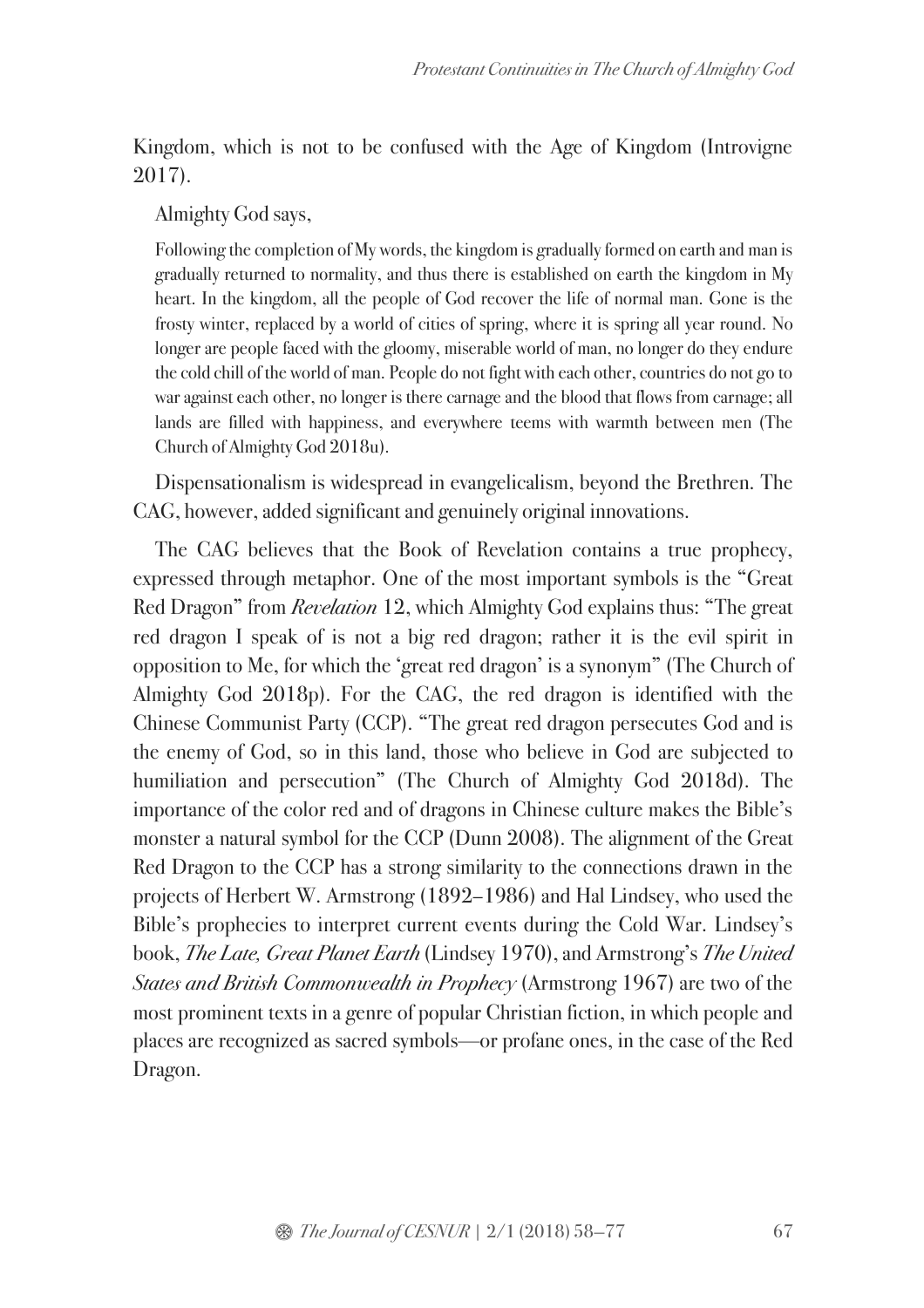# *Calvinist Beliefs in The Church of Almighty God*

Prominent ideas from several Christian sub-traditions resonate in CAG theology, but the most sonorous of these is the Calvinist-Reformed tradition. In my conversations with believers, their attitude continually reminded me of the Puritans described by the Harvard historians Perry Miller (1905–1963) and David Hall. I should emphasize, here, that this is my personal observation and opinion as an outside observer. The CAG's brothers and sisters would not agree with such a comparison. They would argue that the doctrine of the CAG comes from all the truths God expresses in three stages of work, i.e. the Age of Law, the Age of Grace and the Age of Kingdom, while Calvinism originated from the limited knowledge humans had about the work of the Lord Jesus in the Age of Grace, and as a consequence is merely human teaching. According to the CAG, God is so wondrous that humans can never fathom him. Human knowledge of God is inevitably found to be limited, and cannot be compared with God's direct teachings.

For the CAG, everything is arranged according to God's Management Plan, the Three Stages of Work. Predestination is the signature doctrine for Calvinism, and in my opinion that the CAG upholds the idea shows the legacy of the Reformed tradition. Calvinism has a distinct understanding of human beings and their relation to God. Our purpose is to love and obey the Creator and accept whatever is God's will for us. In Almighty God's own words,

As a creature, man should perform the duty of a creature: Man should follow God in whatever He does, and you should proceed in whatever way I tell you to. You have no way of making arrangements for yourself, and you are incapable of controlling yourself; all must be left to the mercy of God, and everything is controlled by His hands (The Church of Almighty God 2018j).

In the CAG, obedience to God is stressed.

A normal relationship with God means being able to not doubt or deny any of God's work and submit to it. ... To build a good relationship with God is a top priority for anyone believing in God; everyone should treat it as the most important task and as their major life event. Everything you do should be weighed against whether or not you have a normal relationship with God (The Church of Almighty God 2018g).

In traditional Christianity, Jesus is associated with "blessings," which people could receive simply by asking. In contrast, CAG believers do not ask Almighty God for blessings, nor do they perform petitionary prayers. They trust that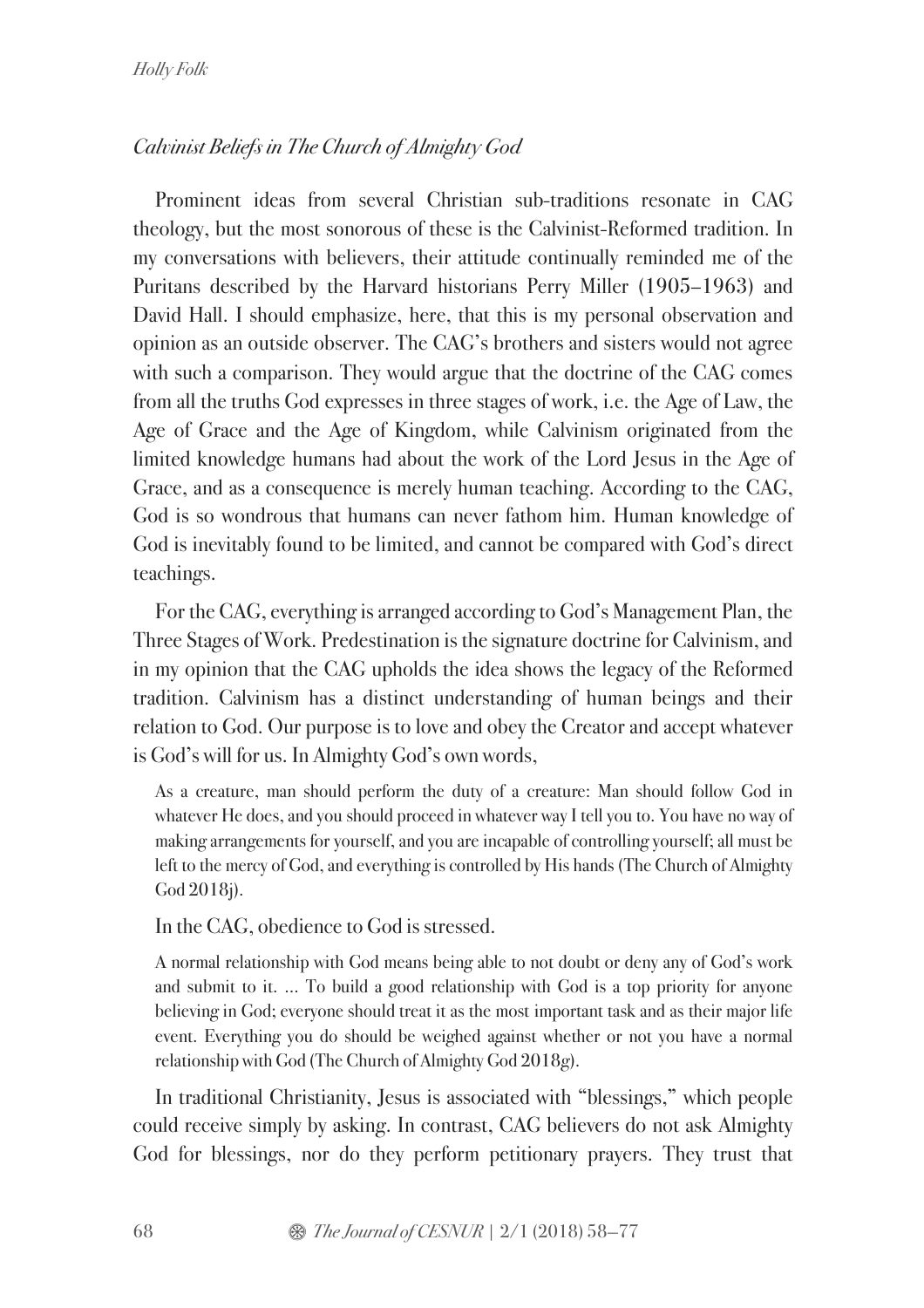Almighty God will reward the faithful, as well as punish the wicked. Almighty God says, "Having faith in God, you should not solely seek blessings, but seek to love God and know God" (The Church of Almighty God 2018r). Rather, one is to accept what God bestows, be it suffering or happiness. The CAG theodicy stands behind their moral theory of illness. Sickness is the result of Satan's corruption of humans; an *affliction* intended to inspire self-reflection and lead us to seek repentance. It should be, however, noted that the CAG teaches that there is no conflict between self-reflection and seeking proper medical treatment.

As is true in other predestinarian Christian traditions, there is some flexibility in how the CAG understands predestination. People have a choice to "cooperate" with God in the process of *refinement*, or spiritual change. Whether humans can or cannot be purified and perfected depends on their cooperation. Almighty God says, "Success or failure depends on the path that man walks" (The Church of Almighty God 2018v):

The Holy Spirit works by this principle: Through people's cooperation, through them actively praying, searching and coming closer to God, results can be achieved and they can be enlightened and illuminated by the Holy Spirit. It is not the case that the Holy Spirit acts unilaterally, or that man acts unilaterally. Both are indispensable, and the more that people cooperate, and the more they pursue the attainment of the standards of God's requirements, the greater the work of the Holy Spirit. Only people's real cooperation, added to the work of the Holy Spirit, can produce real experiences and the substantive knowledge of God's words. Gradually, through experiencing in this way, a perfect person is ultimately produced (The Church of Almighty God 2018w).

Almighty God tells believers, "Throughout the Age of Kingdom, God uses the word to do His work and achieve the results of His work" (The Church of Almighty God 2018h). The CAG is cessationist, which is another similarity to the Calvinist worldview. In opposition to the mystical presence asserted by the Catholic Church, Reformed theologians like John Calvin (1509–1564) maintained that miracles were no longer possible. Only the Apostles could perform miracles, as Jesus had commanded them to do in his name. With the passing of the first generation of Christians, the age of spiritual gifts ended. Since then, God has been active in history, but does not upend natural laws. The CAG does not see the gifts of the spirit as available in the Age of Kingdom. In comparison with natural wonders, the fact that humans are perfected by words is emphasized in the CAG. Almighty God warns that,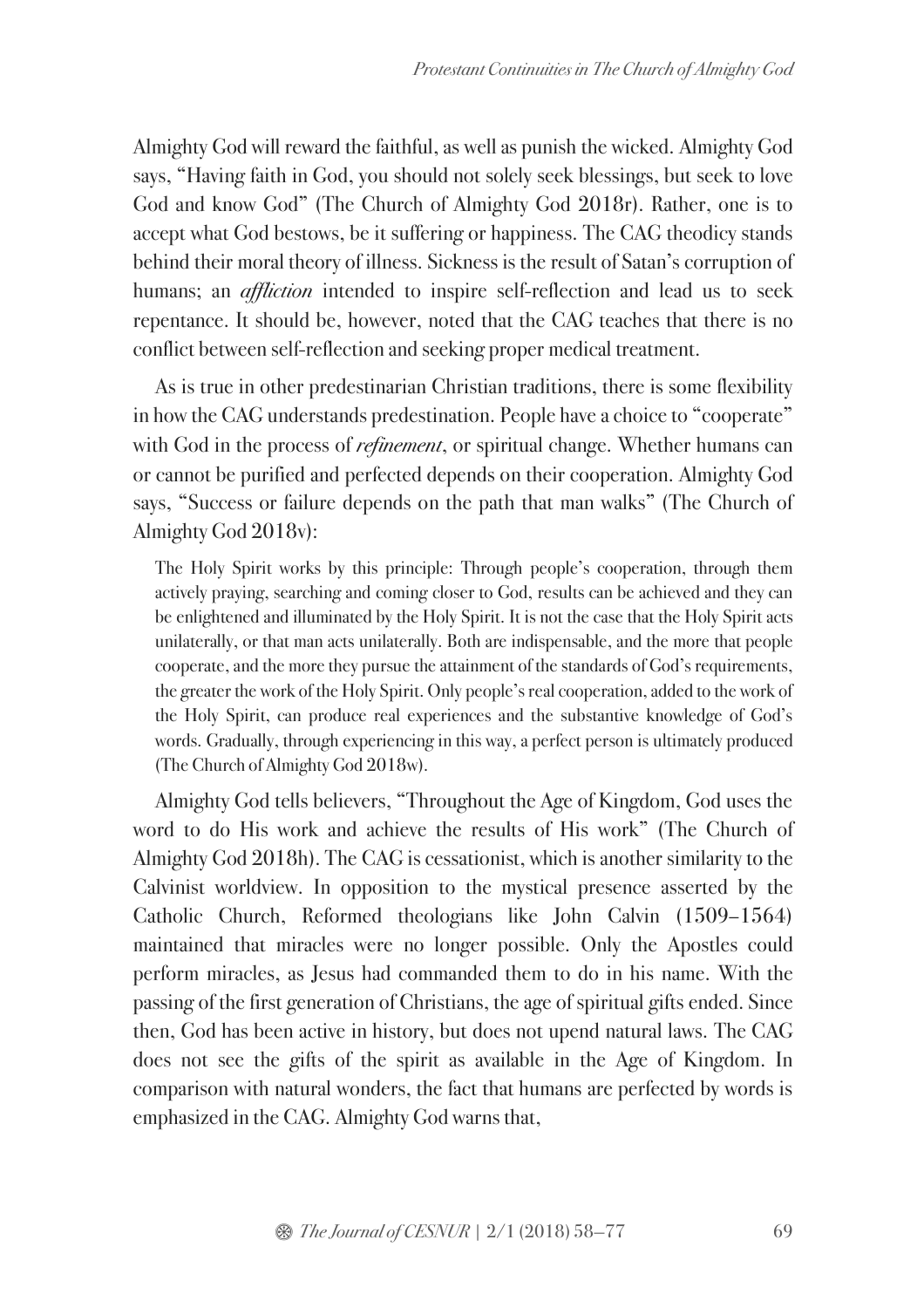Those signs cannot make man perfect! … God causes man to gain life from His words, and this is the greatest of all signs, and even more so, it is an undisputable fact. This is the best evidence through which to have knowledge of God, and is an even greater sign than signs. Only these words can make man perfect (The Church of Almighty God 2018x).

Cessationism helps support the logic of Protestant natural theology, which sees God's character and will manifesting through nature. In keeping with this logic, Almighty God has delivered many messages on the wonders of creation. Almighty God says,

From the very phrase 'God is in control of everything' we should see that what God controls is not a portion of planets, a portion of creation, much less a portion of mankind, but everything: from the massive to the microscopic, from the visible to the invisible, from the stars in the universe to the living things on earth, as well as microorganisms that cannot be seen with the naked eye or beings that exist in other forms. This is the precise definition of the 'everything' that God is 'in control of,' and is the scope over which God wields His authority, the extent of His sovereignty and rule (The Church of Almighty God 2018e).

In this age God works through the natural world, and does not use supernatural means. The "disasters" are anticipated to unfold as natural events: floods, earthquakes, and other cataclysms, as well as political oppression and war. These natural and human-made disasters are already unfolding today, with God's awareness, as part of the Management Plan.

Along with predestination, CAG theology asserts human *depravity*, which is also another teaching in "Five Point Calvinism." In the Third Age, the Age of Kingdom, Almighty God comes to judge humanity. Like many conservative Protestants, the CAG believes that God is righteous and holy. He will punish human beings who do not turn from sin. In *The Word Appears in the Flesh*, Almighty God repeatedly chastises human beings for giving in to their corrupt nature. The CAG proclaims that the purpose of judgement is for God's salvation, which is God's greater love to human beings. Almighty God says,

In the last days, Christ uses a variety of truths to teach man, expose the essence of man, and dissect his words and deeds…What the work of judgment brings about is man's understanding of the true face of God and the truth about his own rebelliousness. The work of judgment allows man to gain much understanding of the will of God, of the purpose of God's work, and of the mysteries that are incomprehensible to him. It also allows man to recognize and know his corrupt substance and the roots of his corruption, as well as to discover the ugliness of man. These effects are all brought about by the work of judgment, for the substance of this work is actually the work of opening up the truth, the way, and the life of God to all those who have faith in Him (The Church of Almighty God 2018y).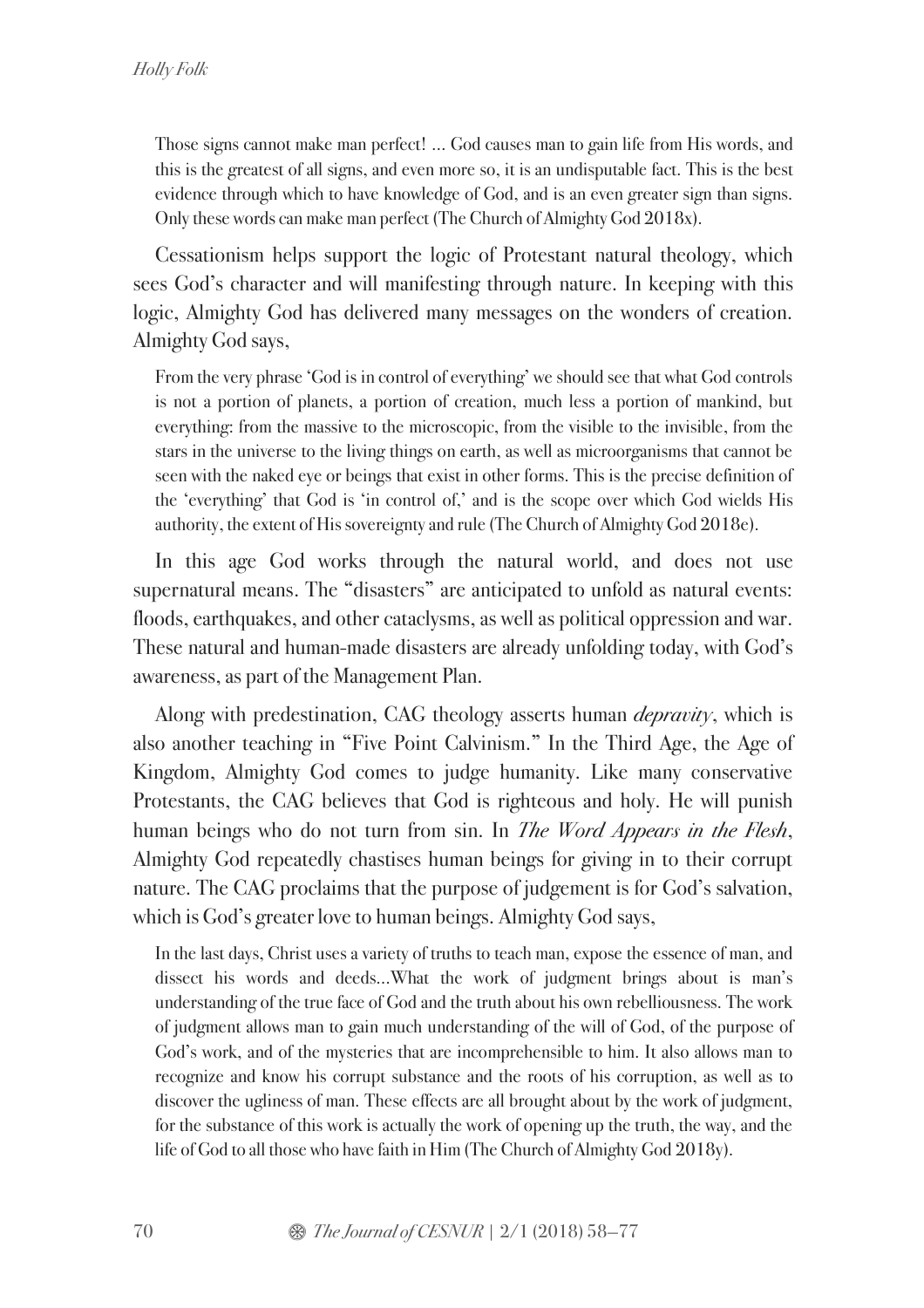I also see a similarity with Calvinism in the CAG's perspective on theodicy, the problem of evil. Almighty God *deals* with human beings through *chastisement*and *judgment*, *affliction*, *refinement*, and *pruning*. In other words, Almighty God metes out punishment (which we deserve, certainly), to get our attention so we are motivated to change. The suffering we undergo is difficult, but it will change our character and bring us to a closer relationship with God. This offers a personalizable theodicy—a lens through which to view individual hardship. With the Age of Grace now in the past, CAG theology does not take up Unconditional Election or Limited Atonement (additional Calvinist points affirmed at the 1618 Synod of Dordt), but the understanding of how Almighty God saves mankind is broadly similar to Irresistible Grace—putting us into situations wherein we grow and develop the capacity to know God.

Like the Puritans and other Calvinists, the CAG understands Satan as a real entity who like God is active in the world. Some supernatural activity or trickery, therefore, is associated with Satan and evil spirits. The CAG's understanding of Satan's persona compares closely with the one created by John Milton (1608– 1674) in *Paradise Lost*. Satan is an opposer of God, the consummate rebel, whose attempt to match God in power led to his alienation from God and goodness. "Satan is humanity's foe, the lowest of the low, the evil one. ... I am the Ruler of all things and Satan is merely one of My creations, which later turned against Me" (The Church of Almighty God 2018n).

Satan's corruption of mankind is such that our transgressions against God descend from that original uprising. Corrupt mankind is rebellious and "arrogant." Demons and evil spirits are fallen angels, the spiritual beings who joined Satan in challenging God and were cast out of heaven. The CAG rejects the fantastic and phantasmagorical elements, but recognizes Satan as a real presence in the world. Satan is the force that corrupts humanity inducing us to turn away from God, and *it* also directly causes much of the suffering in the world. [Note that Satan is so evil as to lack the characteristics that would accord "it" a persona or gender].

The battle between God and Satan is real, but not one that will unfold on the Plain of Megiddo. The fight takes place within and for the *hearts* of individual human beings. The CAG zealously shares the message of Almighty God, because *gaining* believers is the means by which God will conquer Satan. In Almighty God's own words: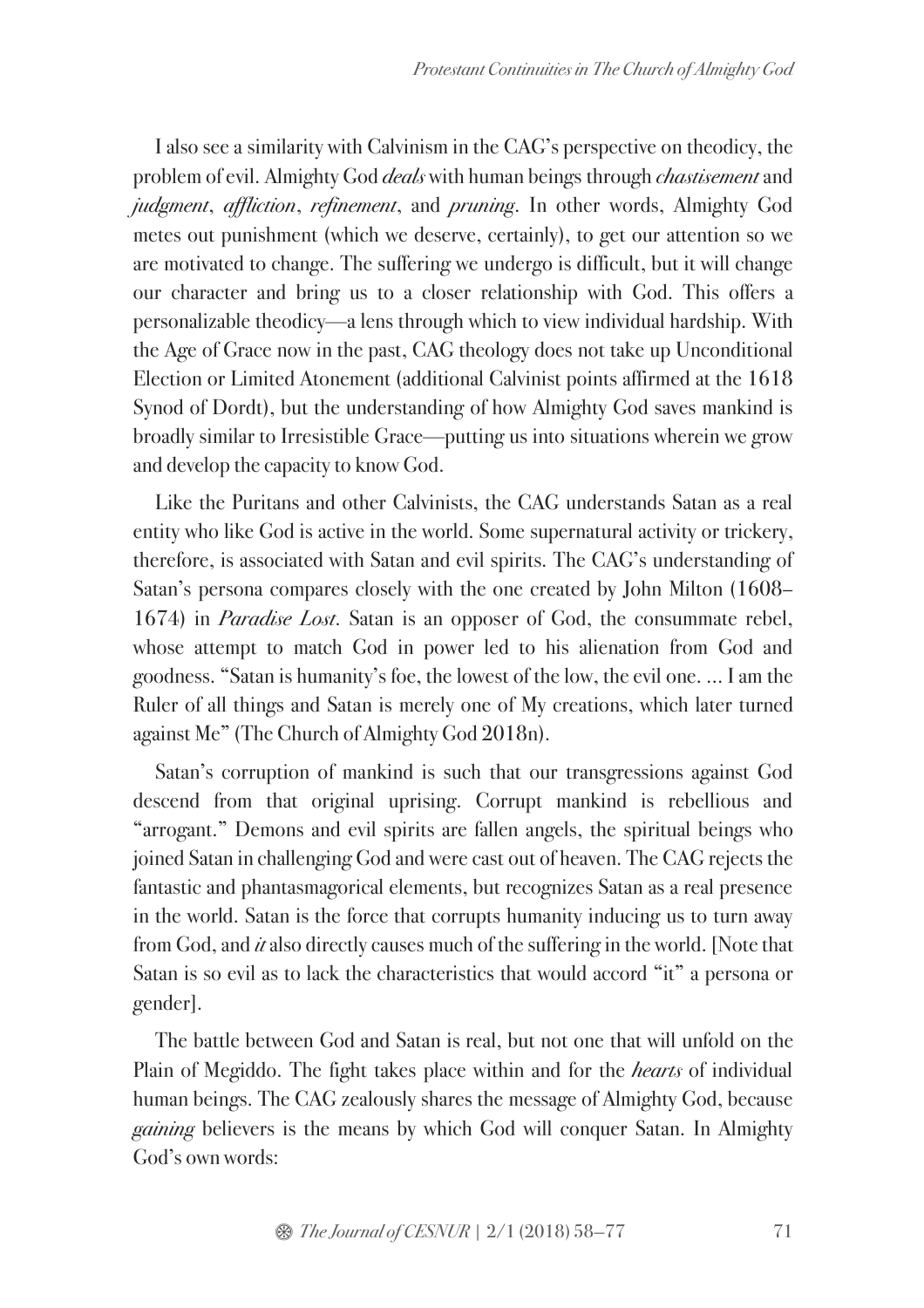God's work of the last days is in order to alter each person's spirit, to change each person's soul, such that their heart, which has suffered great trauma, is reformed, thus rescuing their soul, which has been so profoundly harmed by evil; it is in order to awaken people's spirits, to thaw their cold hearts, and allow them to be rejuvenated (The Church of Almighty God 2018q).

# *The Religious Vocabulary of CAG Theology*

The continuity of Christian traditions in CAG theology is a tantalizing invitation to consider the distinct intellectual heritage carried in Christian missions. The theological fusion likely relates to the transmission of Protestantism to China through inter-denominational projects like the American Bible Society and China Inland Mission. Many religious historians consider the 19th century a time of broad evangelical consensus (Marsden 1982; Frank 2009). Although individual denominations carried their versions of Christianity to new lands, many of the largest ventures were interfaith endeavors that developed in an era of Protestant "comity." Evidence suggests their cooperation brought a rich, ultimately combinative, theological vocabulary to mission fields like China.

How much prior sources have shaped the CAG is a matter of debate. Early on, many of the people who joined the CAG had been "Shouters," participants in the Chinese branch of the Local Church. Some scholars credit Watchman Nee (1903–1972) and Witness Lee (1905–1997) as major influences. Yet there are major differences in belief and practice between the Local Church and The Church of Almighty God. The CAG believes that Almighty God at first spoke in the Shouters. They report that, after reading the words of Almighty God, some believers in the Shouters recognized that Almighty God is the return of the Lord Jesus, "returned to Almighty God" (their preferred expression for "converting"), and joined The Church of Almighty God. They insist, however that the CAG came into being because of God's appearance and work, rather than evolving from any denomination.

The two traditions are most alike in their use of a specific religious vocabulary, with phrases like *the Full Weight of Glory*, which actually is a Biblical reference (*2 Corinthians* 4:17). As with the other concepts outlined here, much of this religious vocabulary predates the Local Church, often by several centuries. For example, the CAG describes reading Almighty God's messages as "Eating and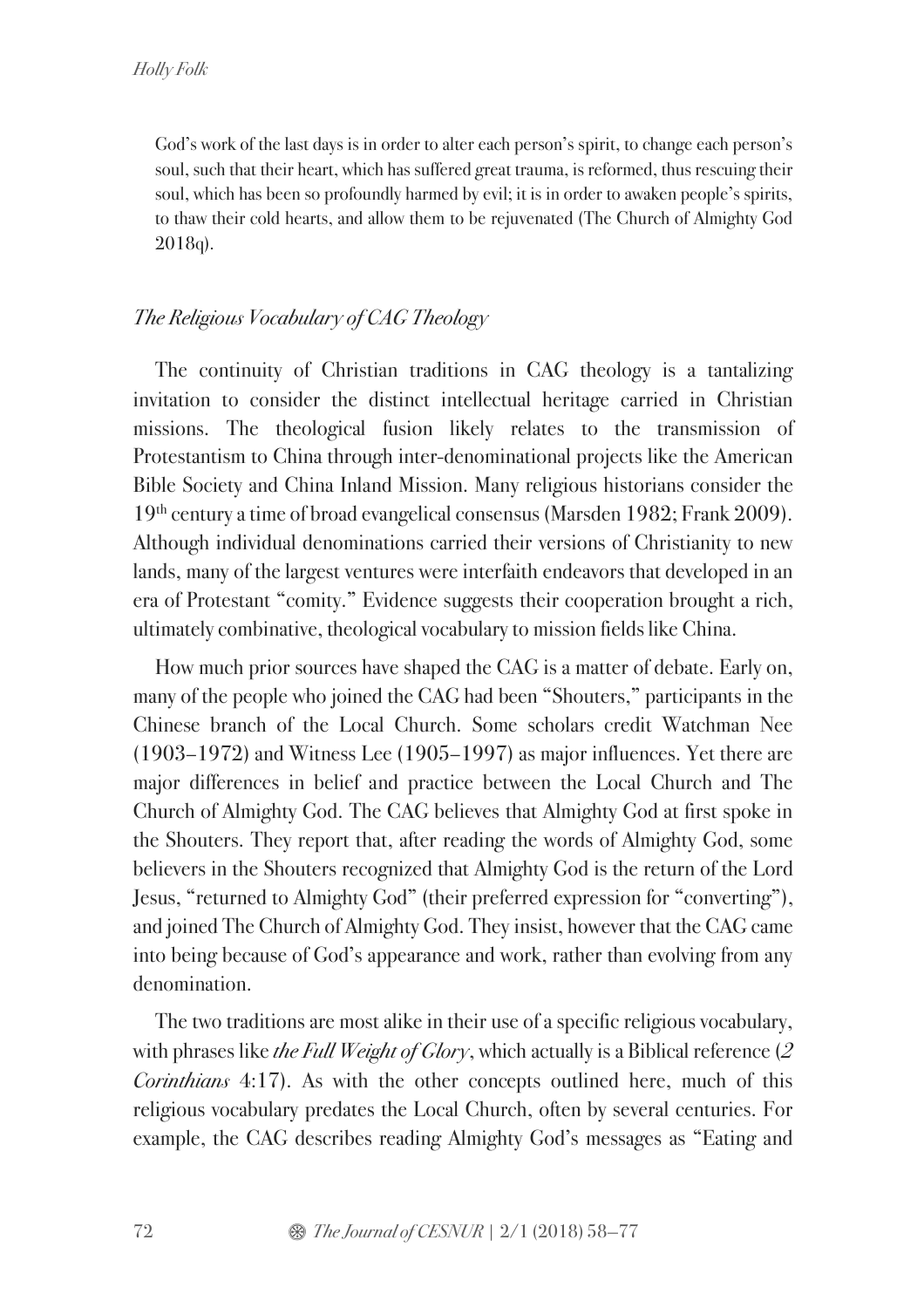Drinking the Word of God"; and the term is also used by the Shouters, to describe their reading of the Bible. To "Eat and Drink God's Word," precedes the Local Church, however, for it was first posited by St. Irenaeus (ca. 130–202: St. Irenaeus n.d.). Such vocabulary shows both groups in discursive engagement with older strains of Christianity. This religious language can be found across the spectrum of Protestantism historically and in many Christianities today, in Asia and elsewhere.

Philology can open many doors to understanding the transmission of Christianity. Let me describe an experiment I have done several times over the past year, which readers can try for themselves. On Google Books, I have run key searches for combinations of theological terms: running, for example, "chastisement, judgement, and affliction"; and often limiting results to those from the  $19<sup>th</sup>$  or early  $20<sup>th</sup>$  century. Different searches yield different hits, but the top finds are often startling, and have included Joseph Haven's (1816–1874) *Mental Philosophy* (an important Presbyterian text), Primitive Baptist newspapers, and the writings of Seventh-day Adventist leader Ellen Gould White (1827–1915). Following the lead of Benedict Anderson (1936–2015), to consider the discursive communities fostered by print culture opens up exciting ways to research world missions and understand global Christianity today.

Though well beyond the scope of this paper, I believe this religious vocabulary should be studied much more. For scholars, it illuminates how Christians in China have encountered and apprehended their tradition. The language points to a continuity of important principles in Christianity, reflecting what Christians see as eternal aspects of God's disposition through the ages. This language is powerful evidence of the Christian heritage in The Church of Almighty God. Much of the writing about the CAG has depicted their ideas as strange, but The Church of Almighty God is very much a Christian tradition, one in responsive dialogue with other Christianities.

# **References**

Anderson, Benedict. 1983. *Imagined Communities: Reflections on the Origin and Spread of Nationalism*. Brooklyn, NY: Verso. Armstrong, Herbert W. 1967. *The United States and British Commonwealth in*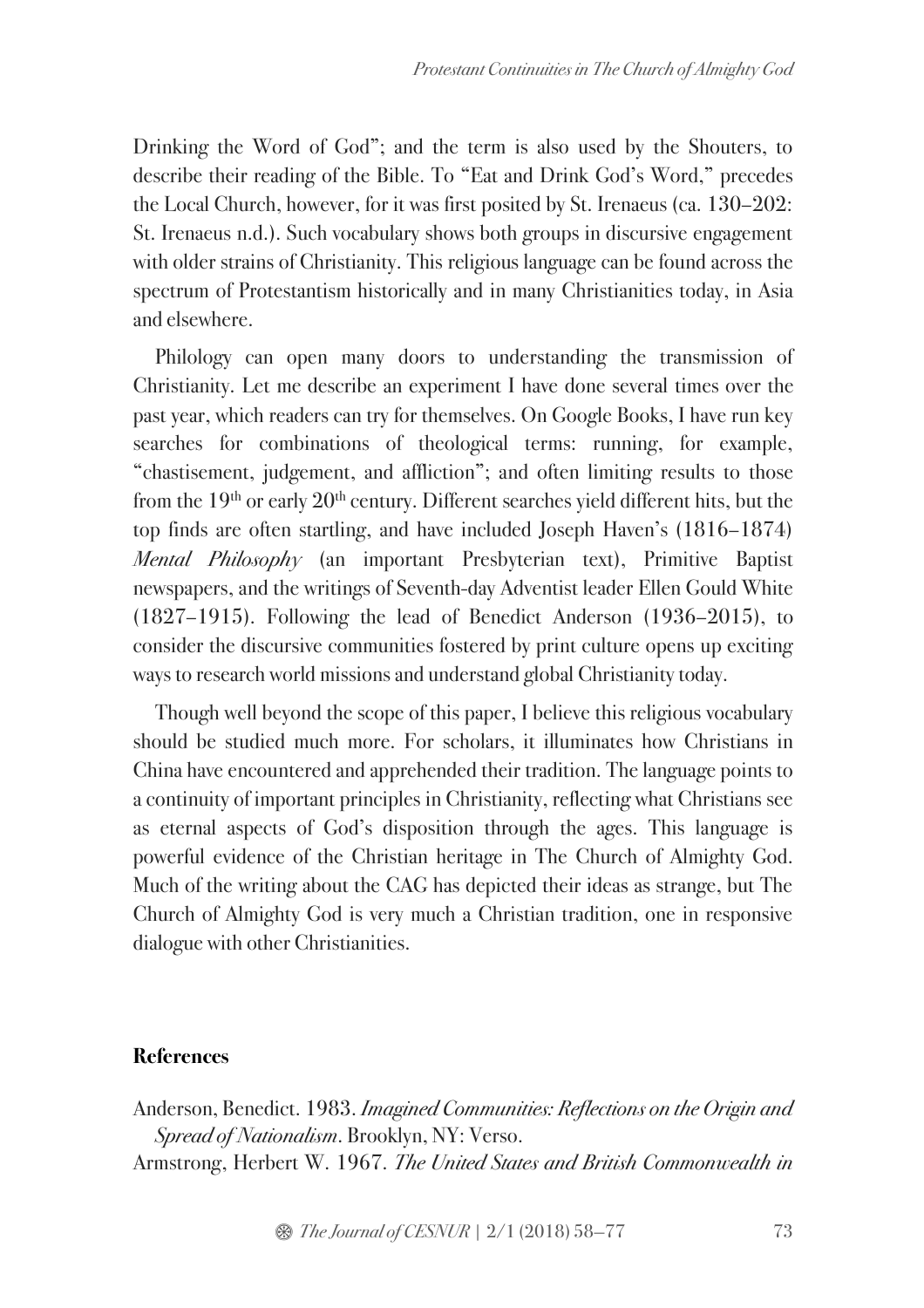*Prophecy*. Pasadena: Ambassador College Press.

- Bennett, Janet M., Milton J. Bennett, and Kathryn Stillings. 1988. *Intercultural Communication Workshop: Facilitators Guide*. Portland (Oregon): Portland State University.
- Clifford, James and George E. Marcus. 1986. *Writing Culture: The Poetics and Politics of Ethnography.* Berkeley, Los Angeles, and London: University of California Press.
- Dunn, Emily C. 2007. "Netizens of Heaven: Contesting Orthodoxies on the Chinese Protestant Web." *Asian Studies Review* 31: 447–458.
- Dunn, Emily C. 2008. "The Big Red Dragon and Indigenizations of Christianity in China." *East Asian History* 36:73–85.
- Dunn, Emily C. 2009. "'Cult,' Church, and the CCP: Introducing Eastern Lightning." *Modern China* 35(1):96-119.
- Dunn, Emily C. 2015. *Lightning from the East: Heterodoxy and Christianity in Contemporary China.* Leiden: Brill.
- Frank, Doug. 2009. *Less Than Conquerors: The Evangelical Quest for Power in the Early Twentieth Century*. Eugene, OR: Wipf and Stock Publishers
- Hall, David D. 1989. *Worlds of Wonder, Days of Judgment: Popular Religious Belief in Early New England*. Cambridge: Harvard University Press.
- Harris, Marvin. 1983. *Cultural Anthropology*. New York: Harper & Row.
- Haven, Joseph. 1857. *Mental Philosophy: Including the Intellect, Sensibilities, and Will*. Boston: Gould and Lincoln.
- HolySpiritSpeaks.org. 2018. Accessed January 28, 2018. https://www.holyspiritspeaks.org.
- Lindsey, Hal. 1970. *The Late, Great Planet Earth*. Grand Rapids, MI: Zondervan.
- Introvigne, Massimo. 2017. "Church of Almighty God." *Profiles of Millenarian & Apocalyptic Movements*, CenSAMM (Center for the Critical Study of Apocalyptic and Millenarian Movements). Accessed January 2, 2018. https://censamm.org/resources/profiles/church-of-almighty-god.
- Introvigne, Massimo. 2018. *The Plymouth Brethren.* New York: Oxford University Press.
- Marsden, George M. 1982. *Fundamentalism and American Culture: The Shaping of Twentieth Century Evangelicalism, 1870-1925.* New York: Oxford University Press.
- Miller, Perry. 1939. *The New England Mind: The Seventeenth Century*. Cambridge: Harvard University Press.
- Pan, Junliang. 2015. "Messianism and Politics in Contemporary China: The Church of Almighty God." *Review of Religion and Chinese Society* 2:186-215.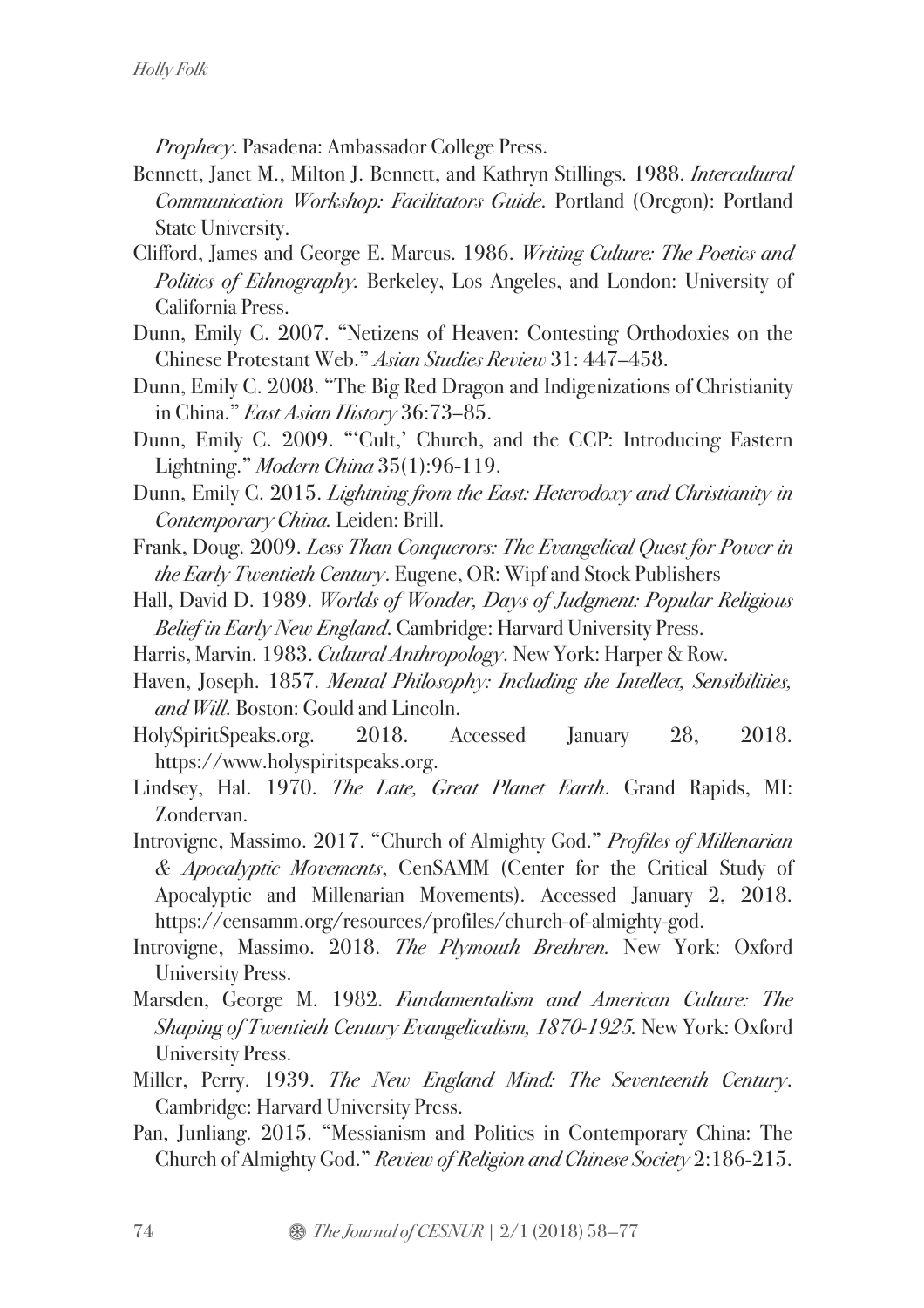- Pike, Kenneth L. 1999. "Emic and Etic Standpoints for the Description of Behavior." In *The Insider/Outsider Problem in the Study of Religion: A Reader*, edited by Russell McCutcheon, 28–36. London: A & C Black.
- St. Irenaeus. n.d. *Against Heresies* (Book IV, Chapter 38). Accessed January 28, 2018. http://www.newadvent.org/fathers/0103438.htm.
- The Church of Almighty God. 2018a. "All Is Achieved by the Word of God." *The Word Appears in the Flesh*. Accessed January 31, 2018. https://www.holyspiritspeaks.org/all-is-achieved-by-the-word-of-god.
- The Church of Almighty God. 2018b. "Concerning the Bible (3)." *The Word Appears in the Flesh*. Accessed January 31, 2018. https://www.holyspiritspeaks.org/concerning-the-bible-3.
- The Church of Almighty God. 2018c. "Corrupt Mankind Is More in Need of the Salvation of God Become Flesh (Part Two)." *The Word Appears in the Flesh*. Accessed January 31, 2018. https://www.holyspiritspeaks.org/recitalkingdom-selection-071-2.
- The Church of Almighty God. 2018d. "God Has Made All the Sacrifices for You." *Follow the Lamb and Sing New Songs*. Accessed January 31, 2018. https://www.holyspiritspeaks.org/202-god-has-made-all-the-sacrifices-foryou.
- The Church of Almighty God. 2018e. "God Himself, the Unique III: God's Authority (II)." *Continuation of The Word Appears in the Flesh*. Accessed January 31, 2018. https://www.holyspiritspeaks.org/god-himself-theunique-iii.
- The Church of Almighty God. 2018f. "God's Work, God's Disposition, and God Himself III." *Continuation of The Word Appears in the Flesh*. Accessed January 31, 2018. https://www.holyspiritspeaks.org/gods-work-godsdisposition-and-god-himself-3.
- The Church of Almighty God. 2018g. "How Is Your Relationship with God." *The Word Appears in the Flesh*. Accessed January 31, 2018. https://www.holyspiritspeaks.org/how-is-your-relationship-with-god.
- The Church of Almighty God. 2018h. "The Age of Kingdom is the Age of Word." *The Word Appears in the Flesh*. Accessed January 31, 2018. https://www.holyspiritspeaks.org/the-age-of-kingdom-is-the-age-of-word.
- The Church of Almighty God. 2018i. "Preface." *The Word Appears in the Flesh*. Accessed January 31, 2018. https://www.holyspiritspeaks.org/preface-4.
- The Church of Almighty God. 2018j. "Restoring the Normal Life of Man and Taking Him to a Wonderful Destination." *The Word Appears in the Flesh*. Accessed January 31, 2018.https://www.holyspiritspeaks.org/wonderfuldestination-2.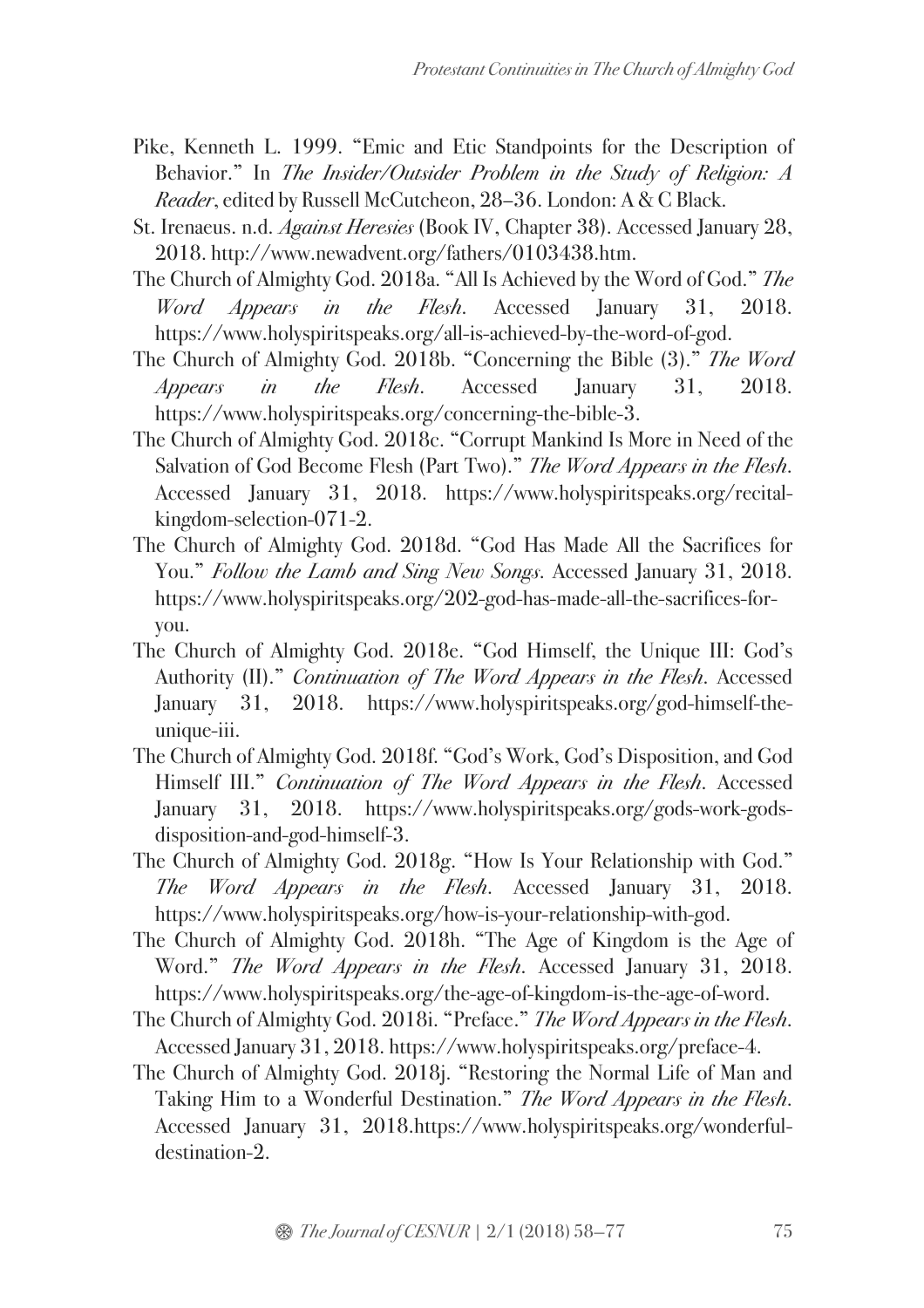- The Church of Almighty God. 2018k. "Concerning the Bible (2)." *The Word Appears in the Flesh*. Accessed January 31, 2018. https://www.holyspiritspeaks.org/concerning-the-bible-2.
- The Church of Almighty God. 2018l. "The Mystery of the Incarnation (4)." *The Word Appears in the Flesh*. Accessed January 31, 2018. https://www.holyspiritspeaks.org/the-mystery-of-the-incarnation-4.
- The Church of Almighty God. 2018m. "The Substance of Christ Is Obedience to the Will of the Heavenly Father." *Utterances of Christ of the Last Days (Selections)*. Accessed January 31, 2018. https://www.holyspiritspeaks.org/will-of-the-heavenly-father.
- The Church of Almighty God. 2018n. "The True Story Behind Work in the Age of Redemption." *Utterances of Christ of the Last Days (Selections)*. Accessed January 31, 2018. https://www.holyspiritspeaks.org/the-truth-concerningthe-work-in-the-age-of-redemption.
- The Church of Almighty God. 2018o. "IX. Questions and Answers About God's Work of Judgment in the Last Days." *Classic Questions and Answers on the Gospel of the Kingdom (Selections)*. Accessed January 31, 2018. https://www.holyspiritspeaks.org/god-work-of-judgment-in-the-last-days-5.
- The Church of Almighty God. 2018p. "X. Classic Words on the Reality of the Truth God's Chosen People Must Enter Into." *Classic Words from Almighty God, Christ of the Last Days*. Accessed January 31, 2018. https://www.holyspiritspeaks.org/pursue-the-truth-05.
- The Church of Almighty God. 2018q. "Work and Entry (8)." *The Word Appears in the Flesh*. Accessed January 31, 2018. https://www.holyspiritspeaks.org/work-and-entry-8.
- The Church of Almighty God. 2018r. "You Ought to Live for the Truth Since You Believe in God." *The Word Appears in the Flesh*. Accessed January 31, 2018. https://www.holyspiritspeaks.org/you-ought-to-live-for-the-truthsince-you-believe-in-god.
- The Church of Almighty God. 2018s. "Practice (4)." *The Word Appears in the Flesh*. Accessed January 31, 2018. https://www.holyspiritspeaks.org/practice-4.
- The Church of Almighty God. 2018t. "None Who Are of the Flesh Can Escape the Day of Wrath." *Utterances of Christ of the Last Days (Selections)*. Accessed February 12, 2018. https://www.holyspiritspeaks.org/none-who-are-of-theflesh-can-escape-the-day-of-wrath.
- The Church of Almighty God. 2018u. "XIII. Words on God's Prophecies on the Beauty of the Kingdom and Mankind's Destination, and God's Promises and Blessings." *Classic Words from Almighty God, Christ of the Last Days.*